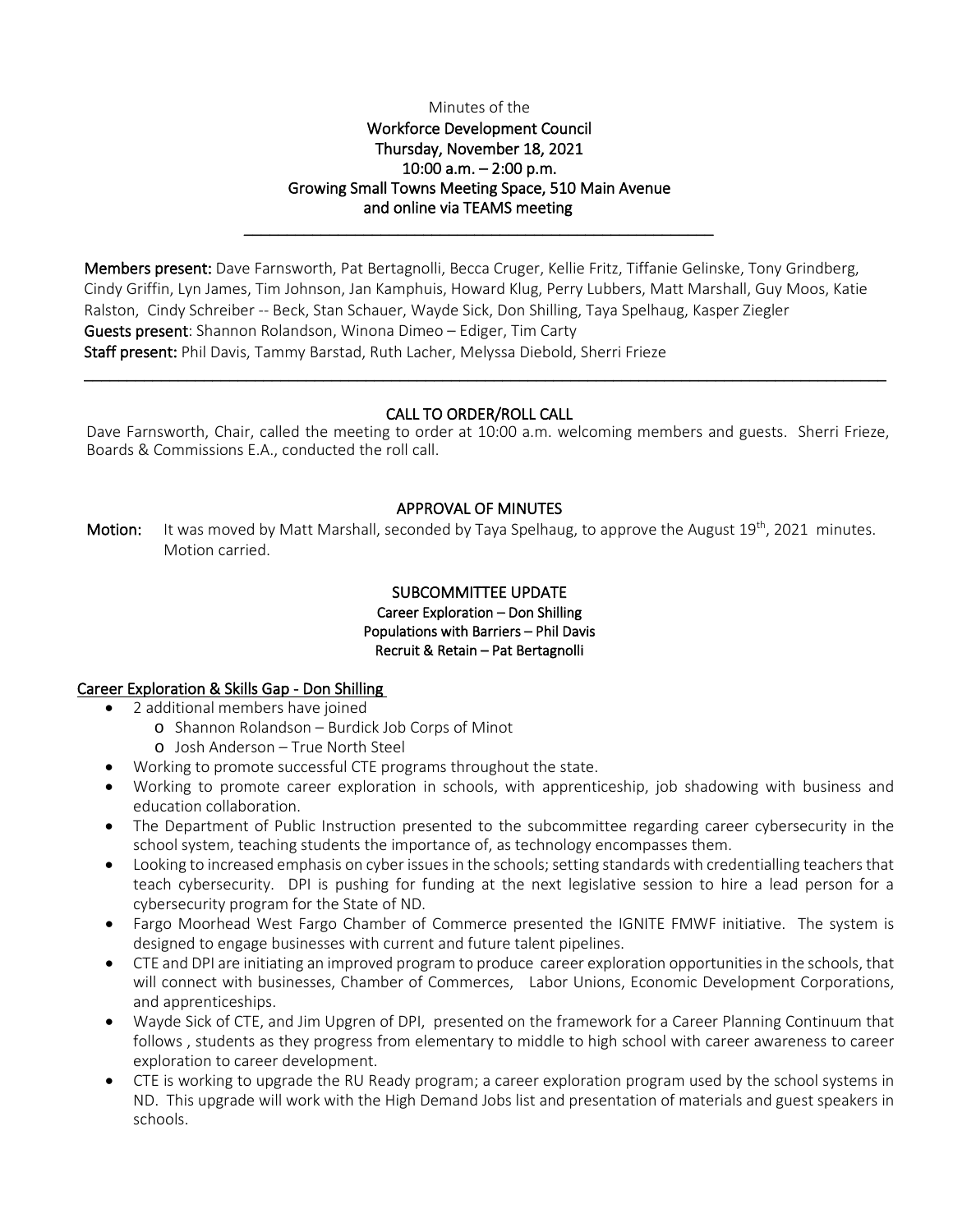- Barry Dutton, State Director for the U.S. Department of Labor Apprenticeship office in Bismarck, gave an overview of North Dakota apprenticeships and training programs. ND has 104 registered apprenticeships. Employer hesitancy still exists, and a better marketing and simplification of the program needs to be applied to get more businesses on board.
- Shannon Rolandson from the Burdick Job Corps Center in Minot talked to the subcommittee about the uses of apprenticeship, vocational, and educational programs to train eligible participants.

## Populations with Barriers to Employment (Removing Barriers) – Phil Davis

- Major Jay Sheldon presented at a joint meeting of the Recruit & Retain subcommittee and the Removing Barriers subcommittee, regarding the economic impact of military workforce in ND. Jerome Billups, Job Service of ND, spoke to the groups regarding the disabled veteran's programs through Job Service of ND.
- Holly Triska-Dally and Dan Hanaher presented to the subcommittee on the Refugee process and the services provided by Lutheran Immigration Refugee Services.
	- o October September of 2022, 250 refugees are expected to settle in ND.
		- $\triangleright$  Future topics with the subcommittee may involve the barriers to workforce for Native American populations, childcare and how Job Service of ND can help.

# Recruit & Retain – Pat Bertagnolli

- Major Jay Sheldon and Jerome Billups presented at a joint meeting of the Removing Barriers subcommittee and the Recruit and Retain subcommittee, regarding the economic impact of military workforce in ND.
	- o The military is active in 14 communities in the state with the largest members in Minot, Grand Forks, Bismarck, and Fargo , with a figure of roughly 26,000 people, including spouses and children and \$1.3 billion in economic impact to the state was recorded in 2019.
	- o 24 percent of military spouses are unemployed when moving into a community. Sanford Health is leading the engagement for spouses and college opportunities.
	- o 35 percent of military spouses are licensed in an occupation, and the licensing process still needs to be streamlined in ND, as it still exists as a barrier.
	- o 200 250 retirees per year; ranging from 38-50 years of age.
- Becca Cruger, Grand Forks Region Ec. Dev. Corp., presented to the subcommittee on the new website for the Greater Grand Forks region. [www.GrandForksisCooler.com](http://www.grandforksiscooler.com/) The website is partnered with many local businesses that provide video stories, relocation guide, information topics for housing , schools, business, community/military community, healthier lives, and an online store for Way Cooler Merchandise. The website won the 21<sup>st</sup> Century Workforce Award at the Main Street Initiative conference in West Fargo this year.
- Melyssa Diebold, Commerce Department, presented to the subcommittee on the reviving of the ND Relocation Site on the Workforce Division webpage on the ND Commerce website [www.workforce.nd.gov.](http://www.workforce.nd.gov/) Melyssa is focusing on recruitment efforts and responds to requests for those interested in moving to North Dakota.
	- o 61 people have requested information for moving to ND and 19 have relocated, as of March to October of this year with an expected 5 – 10 more people/families to move to ND within the next 6 months.

## ROLECALL The North Dakota Presentation Winona Dimeo-Ediger & Tim Carty

Commerce partnered with RoleCall, a talent consultation company to address the state's workforce needs by assisting in making ND a national leader in talent attraction innovation and action. Winona and Tim walked members through the step-by-step process to be implemented in 2022 for the Department of Commerce.

- 1. Key players and success metrics
- 2. Initial observations and themes
- 3. Talent Attraction Infrastructure
	- $\clubsuit$  Systems to capture your leads,
	- ❖ Help you connect and convert to residents
	- ❖ Prove success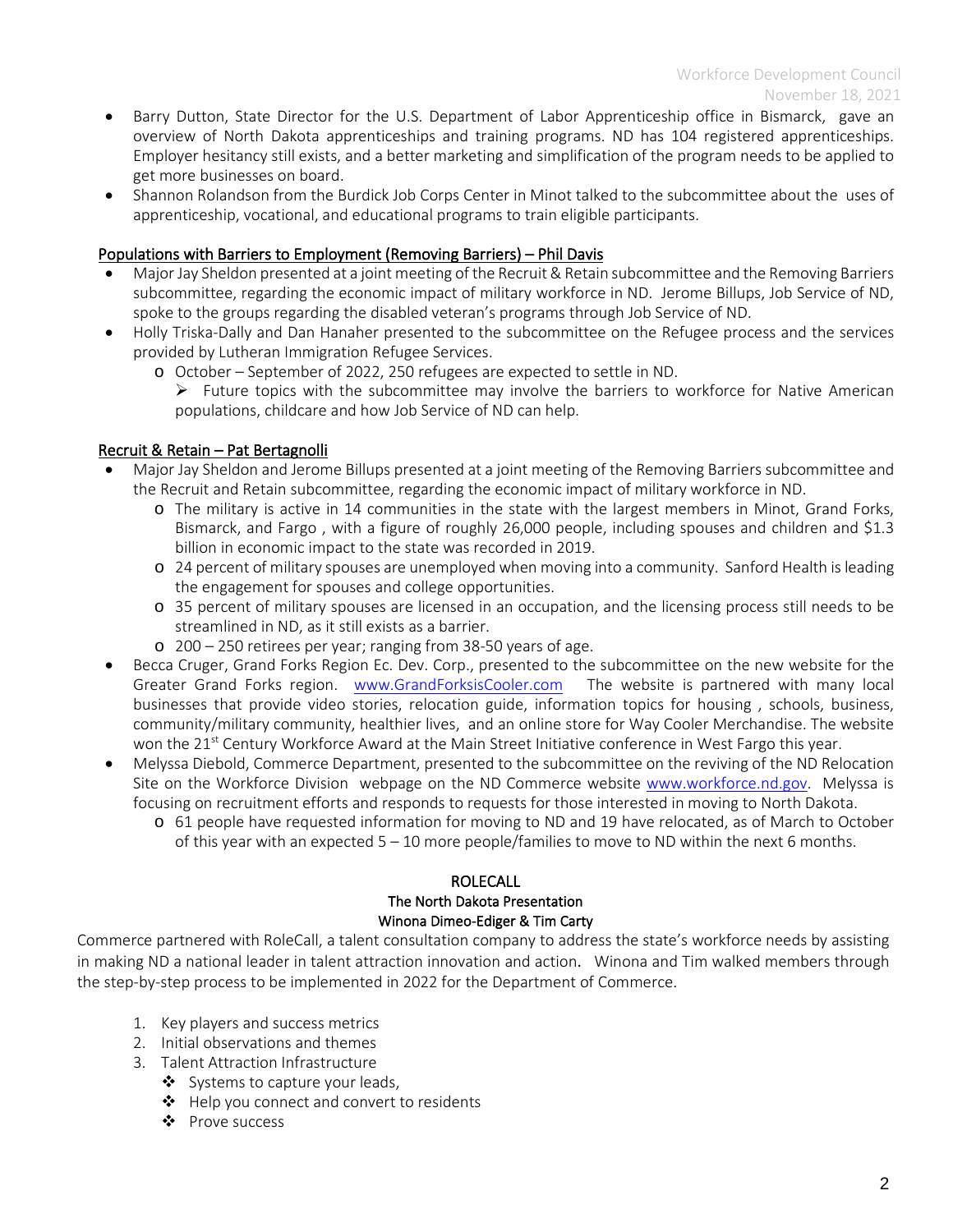- 4. How we do it
	- ❖ Inbound strategy
	- ❖ Marketing consultation
	- $\triangle$  Building funnels and capturing leads
	- ❖ Distributing leads to regional leaders
	- ❖ Train on lead nurturing
	- ❖ Employer engagement
- 5. Priorities and moving with a jo
- 6. National trends in talent attractions
	- ❖ Migration out of major cities
	- ❖ Incentive programs
	- Millennials in the workforce
	- ❖ remote work
	- Labor shortages
- 7. Activating local connectors and leaders
- 8. Amenity-based incentives
- 9. Operationalizing personal connection

## ARPA UPDATE

### Commissioner James Leiman

Workforce ARPA funding of \$20M - dedicated to workforce initiatives for Commerce.

- \$15M dedicated for a regional funding model, called the Regional Workforce Impact Program (RWIP)
- The allocation was decreased from the original ask of \$50M. Eight regions exist in ND and each will be given a certain dollar amount per planning region and funding levels, based on population.
- \$5M dedicated for the Technical Skills Training Grant, a program designed to build or expand accelerated training programs for those who have been displaced.
	- o \$3M for TST Grant
	- o \$2M for Skilled Workforce Grant

James asked for member input on how these dollars could be best used.

### LEGISLATIVE UPDATE Wayde Sick Chancellor Hagerott

Career & Tech Ed. – Wayde Sick

- \$88.3M dedicated
	- o \$20M ARPA projects to be funded immediately.
- \$68.3M Coronavirus Capital Project Fund
	- o Grant application as a state needed on where the funds will be used
	- o Grant plan OMB will need to submit with more details and feds will approve the \$68.3M.

NDUS – Chancellor Hagerott

- Almost \$500 thousand ND Digital Academy funding
- \$30M for Polytechnic funding

#### WIOA POLICY UPDATES Katie Ralston Phil Davis

- 13 polices reviewed/updated
- 3 related to WDC
	- o Attendance
	- o Conflict of Interest
	- o Members Expense Reimbursement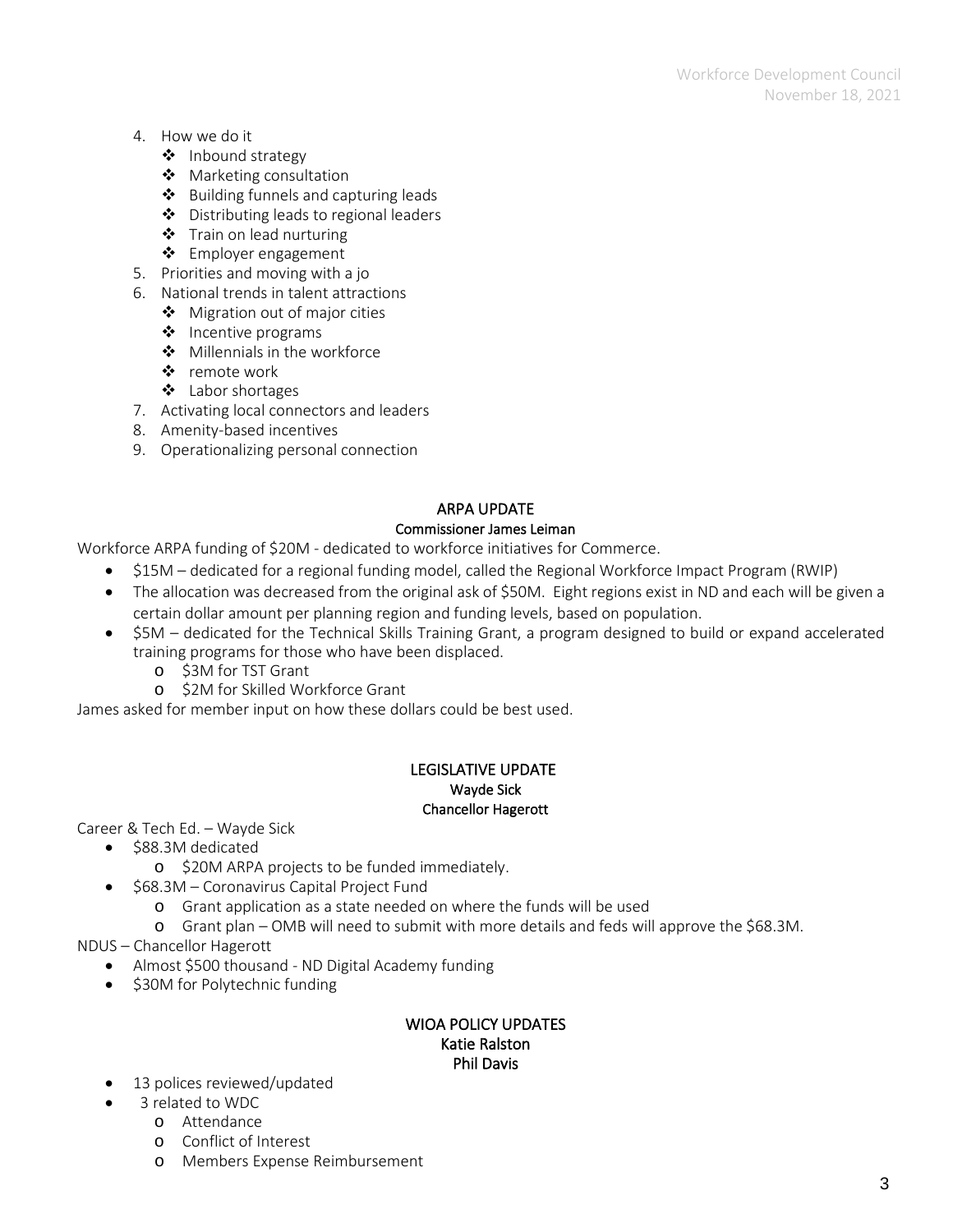- WIOA program performance ended September 30<sup>th</sup> with all performances met in 18 elements in 3 different programs.
- $\bullet$  Job Up Campaign  $-3.3$  billion views, 142,000 come to the Job Service website.
- Job Pod Job Service podcast started January 2021, approaching around 1,000 downloads.
- Burdick Job Corps Center in Minot is changing its federally funded Operator Contract to Atlanta, GA. The contact changes every 5 years for a new operator. Services to students will not be interrupted.

### NORTH DAKOTA WORKFORCE INNOVATION NETWORK Katie Ralston

November 1<sup>st</sup>, the National Governor's Association (NGA), announced that North Dakota and five other states; HI, NC, OK, PA, and RI were selected for the second phase of the NGA's Workforce Innovation Network (NGA WIN).

The states will deploy cross-agency teams to identify and implement strategies that advance digital skill development and more equitable economic participation. NGA WIN will award ND and the five other states \$100,000 each and help provide technical assistance to help state teams ensure all individuals have the digital skills needed to participate in work, education, or training.

A team of five people; Katie, Phil Davis, Taya Spelhaug (Microsoft), Maria Neset (Governor's Office), and Sara Mitzel (DPI), will work to develop a state plan, along with working closely with the technical assistants from the NGA.

# WDC Member Updates

Dave Farnsworth

• Dave, Chancellor Hagerott, and Dr. Jensen are in conversations with Intel and Amazon regarding artificial intelligence and cloud-based modules. Dave will update the group on more information as it becomes known.

Don Shilling

- Supply chain not affecting them to much, many products are made in the U.S.
- Still looking for skilled workers.

Perry Lubbers

• Supply chain issues affecting some areas in ND.

Guy Moos

- Supply chain, having some affect to them.
- Workforce issues

Kellie Fritz

- Workforce issues
- Hiring individuals that do not have a GED.
- Working with incarcerated employees.

Jan Kamphuis

- 1000 open RN jobs throughout the state.
- Early retirements due to the covid
- Long term care centers need employees

Taya Spelhaug

- 500,000 open cybersecurity jobs throughout the U.S.
- Microsoft to train 250 thousand workers by 2025. National partners working with community colleges on cybersecurity program.
- Tribal Mountain Community College in ND is the first tribal college in the U.S., to have a robust cyber science program. They were awarded another \$5 million to work with other tribal colleges in cybersecurity.